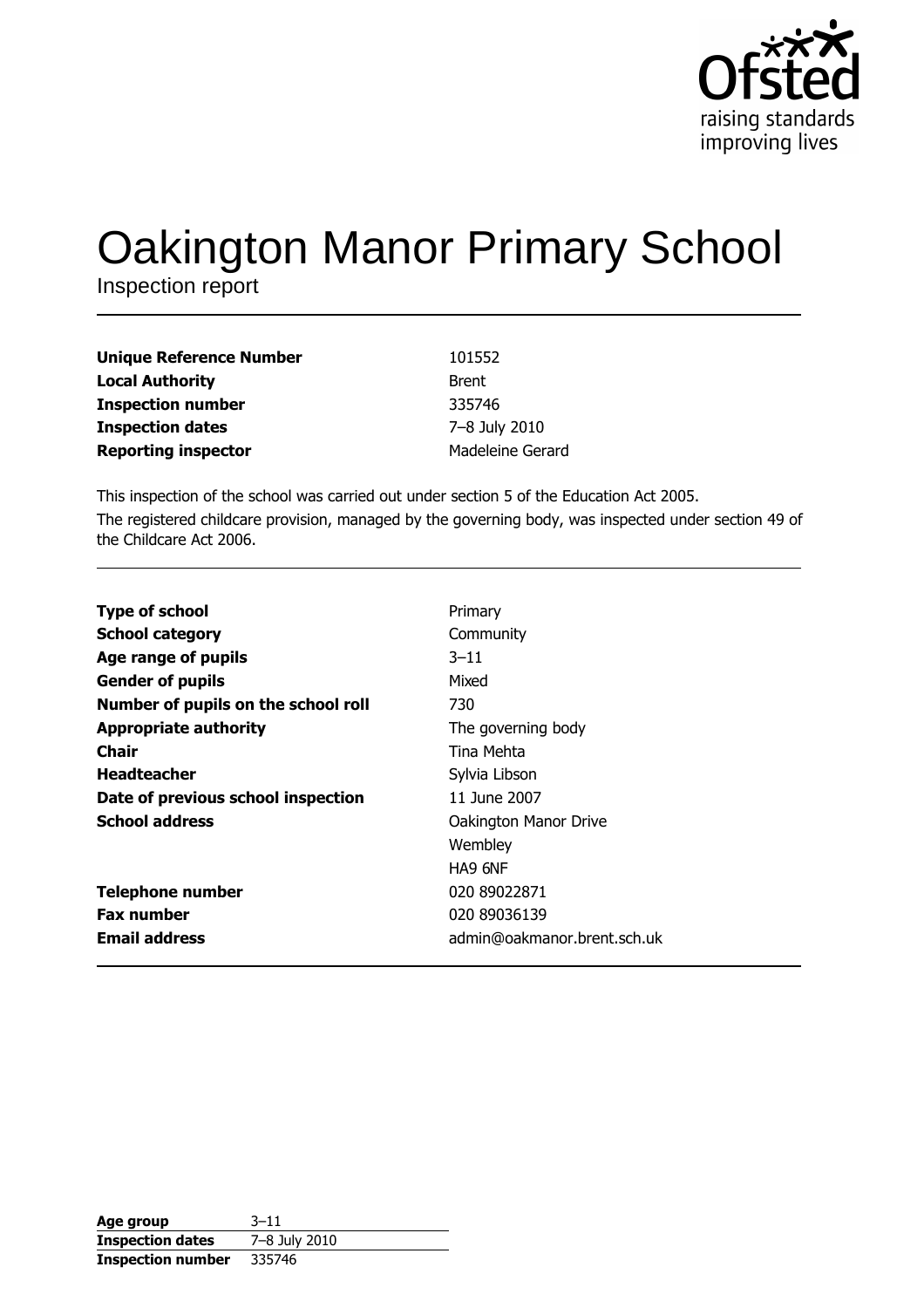| <b>Registered childcare provision</b>                  | <b>Acorn Nursery</b>     |
|--------------------------------------------------------|--------------------------|
| <b>Number of children on roll in the registered</b> 33 |                          |
| childcare provision                                    |                          |
| Date of last inspection of registered                  | Not previously inspected |
| childcare provision                                    |                          |

The Office for Standards in Education, Children's Services and Skills (Ofsted) regulates and inspects to achieve excellence in the care of children and young people, and in education and skills for learners of all ages. It regulates and inspects childcare and children's social care, and inspects the Children and Family Court Advisory Support Service (Cafcass), schools, colleges, initial teacher training, work-based learning and skills training, adult and community learning, and education and training in prisons and other secure establishments. It rates council children's services, and inspects services for looked after children, safequarding and child protection.

Further copies of this report are obtainable from the school. Under the Education Act 2005, the school must provide a copy of this report free of charge to certain categories of people. A charge not exceeding the full cost of reproduction may be made for any other copies supplied.

If you would like a copy of this document in a different format, such as large print or Braille, please telephone 08456 404045, or email enquiries@ofsted.gov.uk.

You may copy all or parts of this document for non-commercial educational purposes, as long as you give details of the source and date of publication and do not alter the documentation in any way.

Royal Exchange Buildings St Ann's Square Manchester M2 7LA T: 08456 404045 Textphone: 0161 618 8524 E: enquiries@ofsted.gov.uk W: www.ofsted.gov.uk © Crown copyright 2010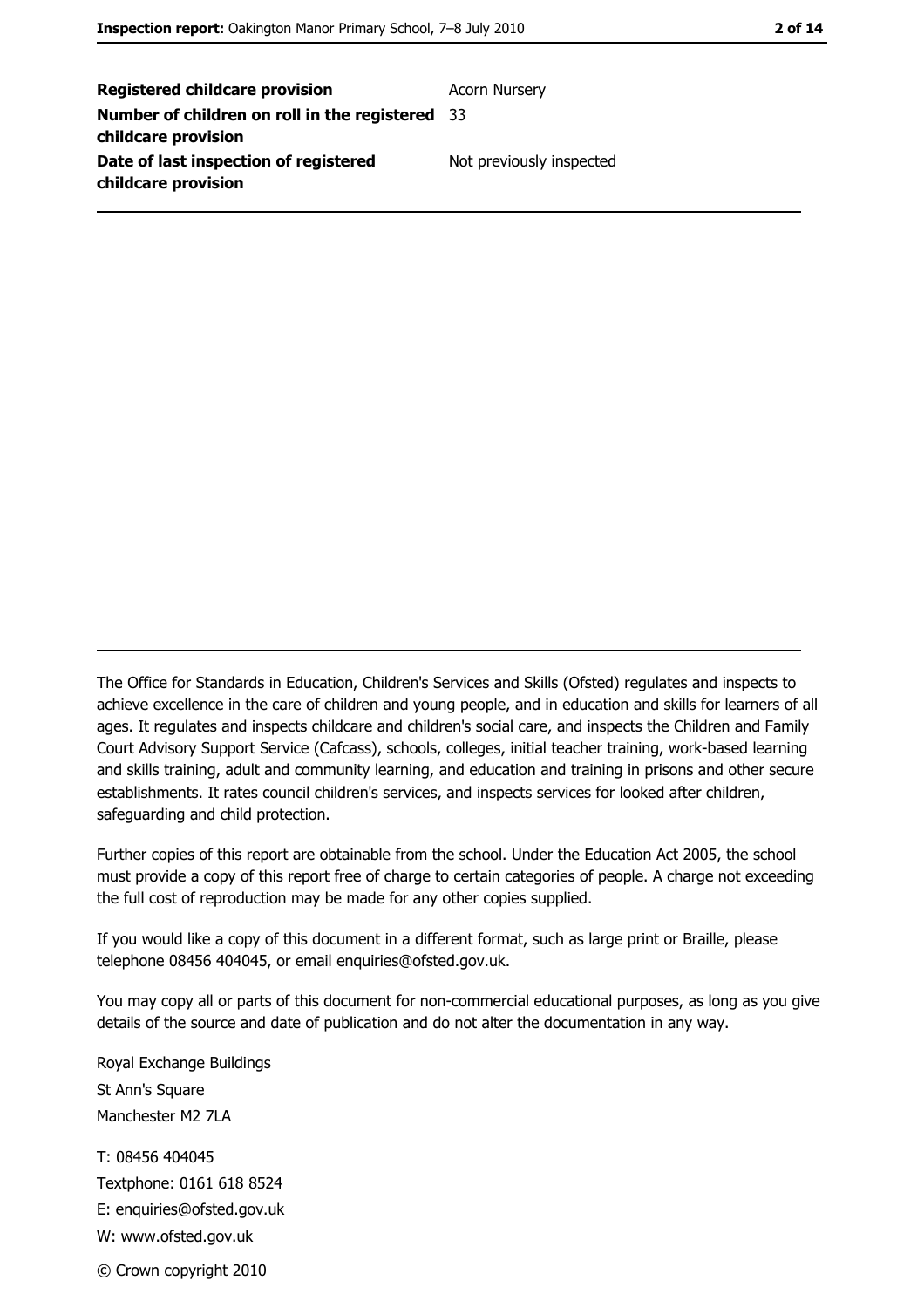# **Introduction**

This inspection was carried out by four additional inspectors. The inspectors observed 40 lessons and parts of lessons, saw 28 teachers and held meetings with pupils, governors and staff. They observed the school's work, looked at work in pupils' books, tracking data showing pupils' attainment and the progress they are making, the school's development plans, monitoring records and the 122 responses to the questionnaire received from parents and carers.

The inspection team reviewed many aspects of the school's work. It looked in detail at the following:

- how effectively pupils' progress is tracked and assessment information used to set  $\blacksquare$ targets and match work to the needs of all groups of pupils, particularly more-able pupils
- how successfully the school monitors the quality of its work, identifies and tackles  $\blacksquare$ key priorities and secures improvements.

# **Information about the school**

This primary school is much larger than average and has a Language and Communication Centre that provides for 27 pupils with speech and language difficulties. The proportion of pupils with special educational needs and/or disabilities at the school is much higher than average. Most of these pupils have moderate learning difficulties or speech, language and communication difficulties. The very large majority of pupils are from minority ethnic backgrounds. The proportion of pupils speaking English as an additional language is much higher than average and many of these pupils are at an early stage of learning English. The school has achieved a number of nationally recognised awards including the Artsmark Silver and Healthy School Status. The school also manages childcare in the Early Years Foundation Stage for children aged four months to three years. It provides a breakfast club and after-school care during term time, and day care during most school holidays. The headteacher is a National Leader in Education.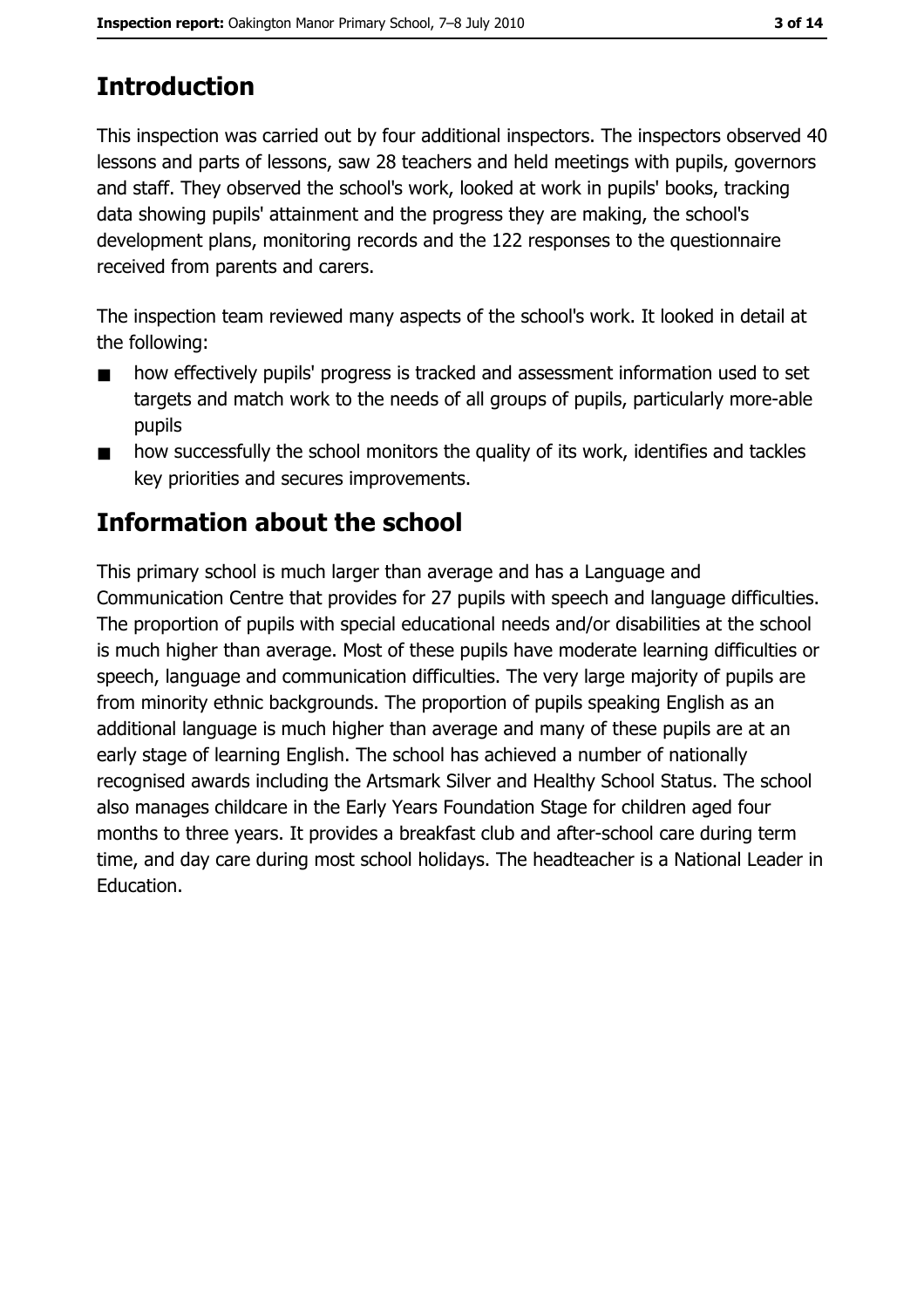# **Inspection judgements**

## Overall effectiveness: how good is the school?

### The school's capacity for sustained improvement

## **Main findings**

Oakington Manor Primary provides an outstanding quality of education and serves its school and local community exceptionally well. Working together as a very strong team, the staff ensure that all the pupils are valued and each individual is known extremely well. Pupils thrive in the school's outstandingly safe and caring environment. One pupil typically commented, 'I feel really safe at school because, if there's a problem, everybody cares.' This contributes enormously to pupils' very positive attitudes to learning and their exemplary behaviour in class and around the school. Pupils are friendly and very polite. They take on responsibility enthusiastically. For example, pupils apply for posts as school councillors, lunchtime officers and playground buddies. They have an outstanding awareness of how to keep themselves fit and healthy, as the school's success in achieving Healthy School Status reflects. Pupils appreciate the very wide range of sporting opportunities that are organised for them each day. These include skipping, hockey, street dance, cricket, table tennis and girls' football clubs that take place before school, at lunchtime and after school. Pupils are rightly proud of their successes in competitions with other local schools. Although the school works successfully to harness the support of the parents and carers in many aspects of its work, attendance remains broadly average.

Children get off to an excellent start in the Acorn Nursery and in the Nursery and Reception classes. Teaching through the rest of the school is good. As a result, pupils achieve well and their attainment is above average by the time they leave. Pupils are motivated to do well because the outstanding curriculum ensures they have interesting work to do. Spanish for pupils in Reception to Year 6, rich musical experiences, opportunities to learn musical instruments, themed weeks and residential visits for pupils in Years 5 and 6 are some of the highlights of the curriculum. Through close links with other schools, more-able pupils have valuable opportunities to develop their interests and skills. However, in some classes a few pupils are given tasks that are not always suitably challenging, particularly more-able pupils. The school has good systems to check how well pupils are making progress. Even so, some assessment information is not analysed as sharply as it could be to support planning fully so that tasks are consistently well matched to all pupils' needs. As the school is aware, pupils are not always clear about what they need to do in order to progress to the next level in their work.

Through perceptive self-evaluation, the school has a very clear understanding of its strengths and is consistently striving to enhance its provision and outcomes for pupils. Initiatives explored this year to bring about further improvement in English by the end of Year 6 have been well selected. Increased opportunities for pupils to write at length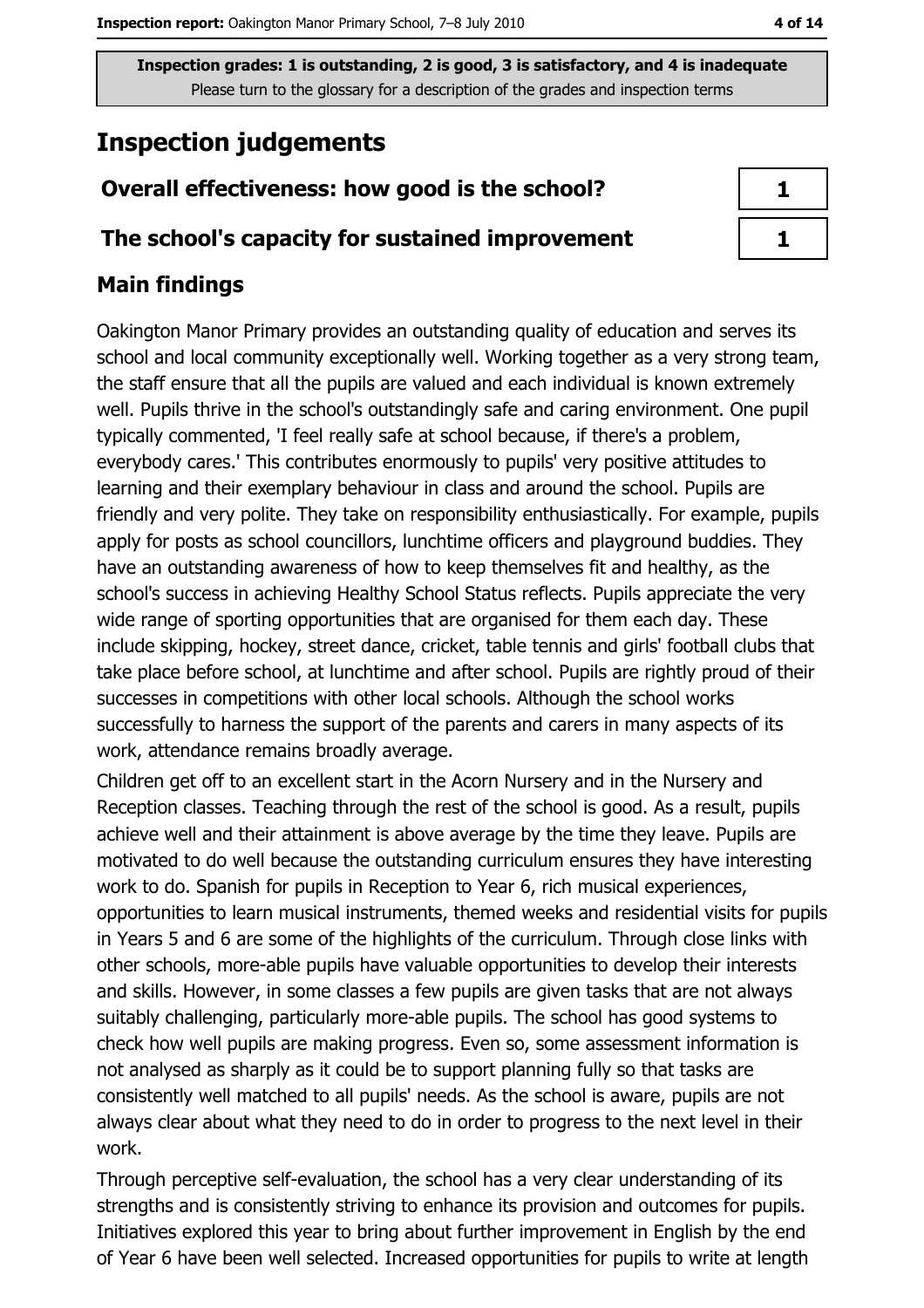in a variety of styles and greater focus on using language skills to enhance their writing are very successfully securing significantly increased attainment in English. Attainment in mathematics is also rising. This shows the school's outstanding capacity for sustained improvement. Resources and facilities at the school are of a very high standard and are extremely well managed and maintained to ensure they serve the school and local community fully.

## What does the school need to do to improve further?

- Ensure detailed assessment analysis is used to match work even more consistently  $\blacksquare$ to the needs of the more-able pupils, and to make clear to pupils how to improve their work.
- Improve attendance by working in close partnership with outside agencies to raise  $\blacksquare$ parents' and carers' awareness of the importance of regular attendance.

## **Outcomes for individuals and groups of pupils**

Throughout the school, pupils enjoy their learning and achieve well. For example, in a mathematics lesson, pupils learned well when the teacher checked their prior knowledge of fractions and explained new learning in logical steps. This gave them confidence to tackle their tasks. In a literacy lesson, pupils were swiftly developing skills in writing persuasively because the teacher made very clear what was required to be successful. Pupils were encouraged to check for themselves how well they were doing against these criteria. In another mathematics lesson in the language and communication unit, pupils made good progress using coins to calculate the answers to money problems. All were able to complete the task because the teacher used a wide variety of strategies, including signs and visual prompts, to ensure they understood what was expected. Attainment at the end of Year 6 is consistently above average for pupils learning English as an additional language, pupils from minority ethnic groups and pupils with special educational needs and/or disabilities.

Visitors from the local emergency services and clear guidance about walking to school and using the internet ensure pupils develop an extremely good awareness of how to keep themselves safe from harm. Pupils in a computing lesson made outstanding gains in their knowledge of how to avoid risks when using email. The teacher used a well-selected video, reviewed pupils' understanding during the lesson and checked what they had learned at the end. Regular fundraising, participation in local festivals and singing in the locality help pupils to make an outstanding contribution to the local community. Pupils enjoy the healthy meals cooked at the school and those who have packed lunches are very clear what to include to maintain a healthy diet. As a result of pupils' suggestions, fresh fruits were on sale recently at sports day. Pupils generously celebrate the successes of others. For example, during the inspection the whole school enjoyed seeing and hearing about the work children in Reception have been doing based on a popular storybook. Pupils' extremely good social skills, average attendance and good learning and progress prepare them well for the next stage in their education.

 $\mathbf{1}$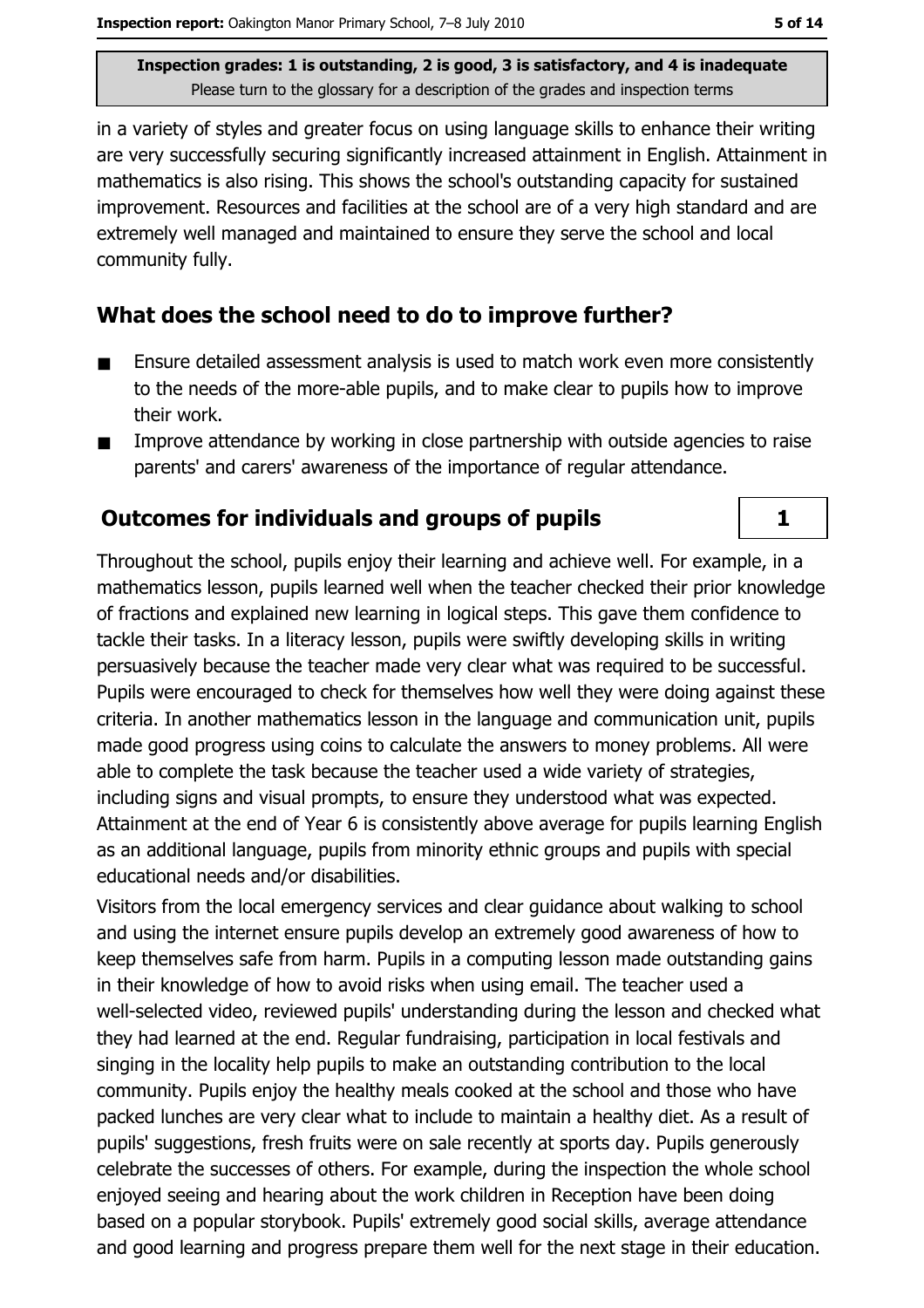These are the grades for pupils' outcomes

| Pupils' achievement and the extent to which they enjoy their learning<br>Taking into account:                             | $\overline{\mathbf{2}}$ |  |
|---------------------------------------------------------------------------------------------------------------------------|-------------------------|--|
| Pupils' attainment <sup>1</sup>                                                                                           | $\overline{2}$          |  |
| The quality of pupils' learning and their progress                                                                        | $\overline{2}$          |  |
| The quality of learning for pupils with special educational needs and/or<br>disabilities and their progress               | 2                       |  |
| The extent to which pupils feel safe                                                                                      | 1                       |  |
| <b>Pupils' behaviour</b>                                                                                                  | 1                       |  |
| The extent to which pupils adopt healthy lifestyles                                                                       | 1                       |  |
| The extent to which pupils contribute to the school and wider community                                                   |                         |  |
| The extent to which pupils develop workplace and other skills that will<br>contribute to their future economic well-being |                         |  |
| Taking into account:<br>Pupils' attendance <sup>1</sup>                                                                   | 3                       |  |
| The extent of pupils' spiritual, moral, social and cultural development                                                   | 1                       |  |

#### How effective is the provision?

Relationships in lessons are very positive and supportive. Pupils who need extra help are well supported by skilled additional adults so that they make good progress. Teachers ensure pupils are actively involved in their learning and plan opportunities for them to discuss their ideas in pairs. In a few lessons, there are missed opportunities for independent tasks to reinforce new learning for the more-able pupils. Occasionally, pupils are expected to do fairly similar tasks despite the range of abilities in the class. Teachers make good use of computers to explain new learning clearly. The curriculum provides rich opportunities to develop pupils' creative, practical and personal talents exceptionally well. Exciting cross-curricular themes capture pupils' interest in their work. For example, pupils in Year 5 have made a film of their local area as apart of a geography project. Around the school, photographs of recent events and displays showing pupils' work record the many memorable experiences pupils have enjoyed. These include the July carnival, book week, drama, dance and safety workshops, many visitors to the school and visits to a very wide range of local places of interest. Specialist teachers are used well. For example, pupils enjoy a variety of musical opportunities

The grades for attainment and attendance are: 1 is high; 2 is above average; 3 is broadly average; and 4 is low.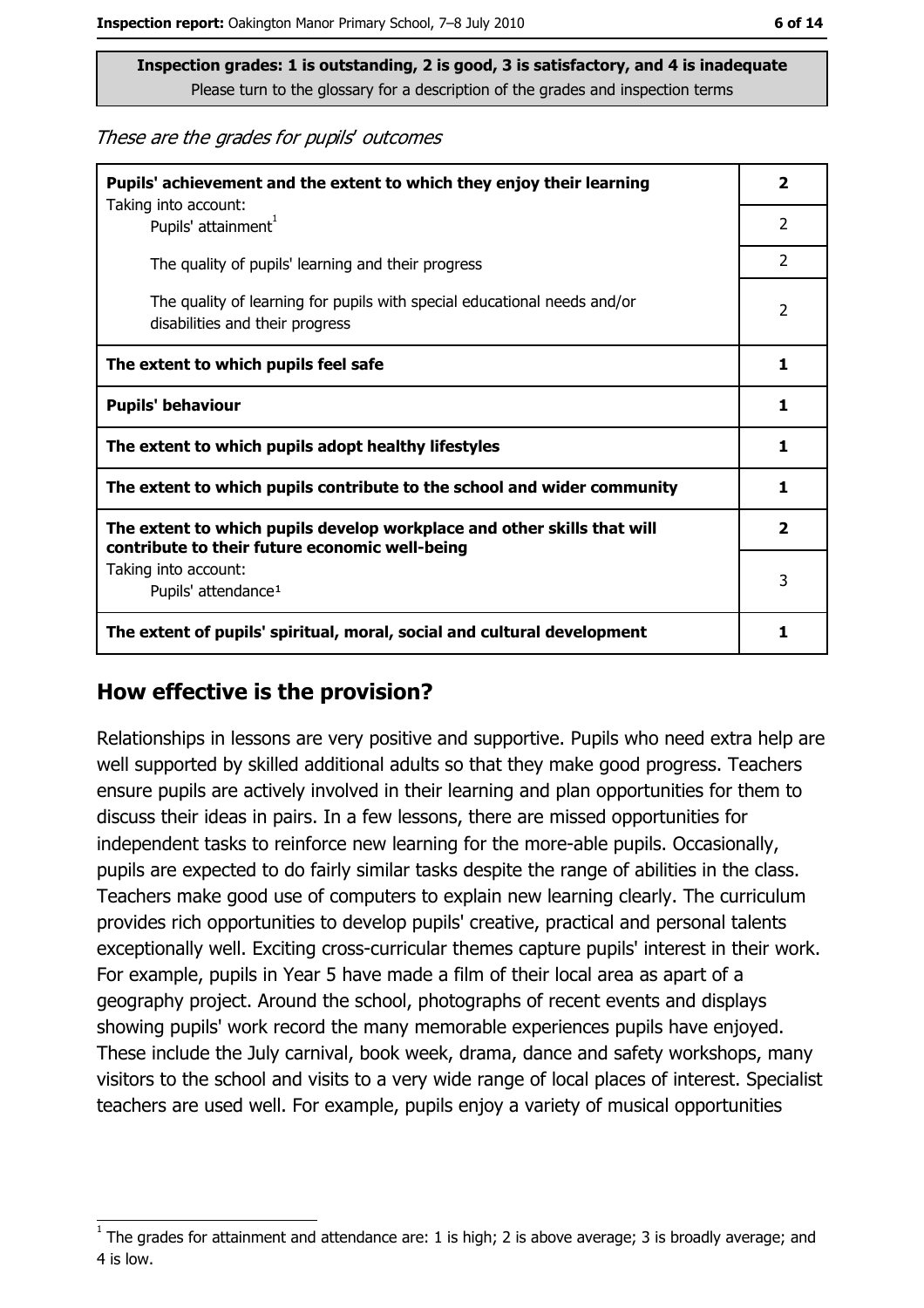including steel pan and gospel choir. The curriculum for pupils in the language and communication centre is very well managed. It ensures that pupils receive the support they need for high-quality learning in literacy and numeracy and benefit from joining mainstream classes for other subjects. Curriculum planning ensures that they make consistently good progress because work is well matched to their needs and interests.

Pupils receive the care and quidance they need so that their personal skills develop extremely well. Pastoral care is excellent. School staff support pupils who need additional guidance very well. Through very effective partnerships, the school provides individualised support for pupils, including those who are most vulnerable and their parents. Workshops for parents and carers on a range of topics, including internet safety, support them in helping their children with their learning at home. The breakfast and after-school clubs are extremely popular and ensure a healthy and enjoyable start and finish to the school day.

These are the grades for the quality of provision

| The quality of teaching                                                                                    |  |
|------------------------------------------------------------------------------------------------------------|--|
| Taking into account:<br>The use of assessment to support learning                                          |  |
| The extent to which the curriculum meets pupils' needs, including, where<br>relevant, through partnerships |  |
| The effectiveness of care, guidance and support                                                            |  |

#### How effective are leadership and management?

The headteacher and senior leaders work very closely together. Strong leadership and a clearly shared vision for the school ensure that the pupils are at the heart of all the school's work. Expectations of provision and outcomes for pupils are consistently high so that ambitious targets are met. Priorities for development and determined action lead to effective and sustained improvement. Leaders and managers work consistently to enhance the quality of provision. Consequently, ambition is embedded and improvement driven exceptionally well. Some aspects of the procedures for tracking pupils' progress are not sophisticated enough to secure the swiftest gains in pupils' learning. The school's work to tackle discrimination and promote equality is good overall.

Procedures to promote pupils' health, welfare and safety are outstanding. The governing body and staff receive regular training on safeguarding and have a comprehensive awareness of safeguarding issues. Procedures are constantly updated and quality assurance and risk assessment systems are extremely rigorous. The promotion of community cohesion is outstandingly effective. For example, through links with a very wide range of schools locally, as well as a school in a contrasting village community in the United Kingdom and with schools abroad, pupils have an extremely good understanding of their school, local communities, and of those who live in communities other than their own in this country and globally.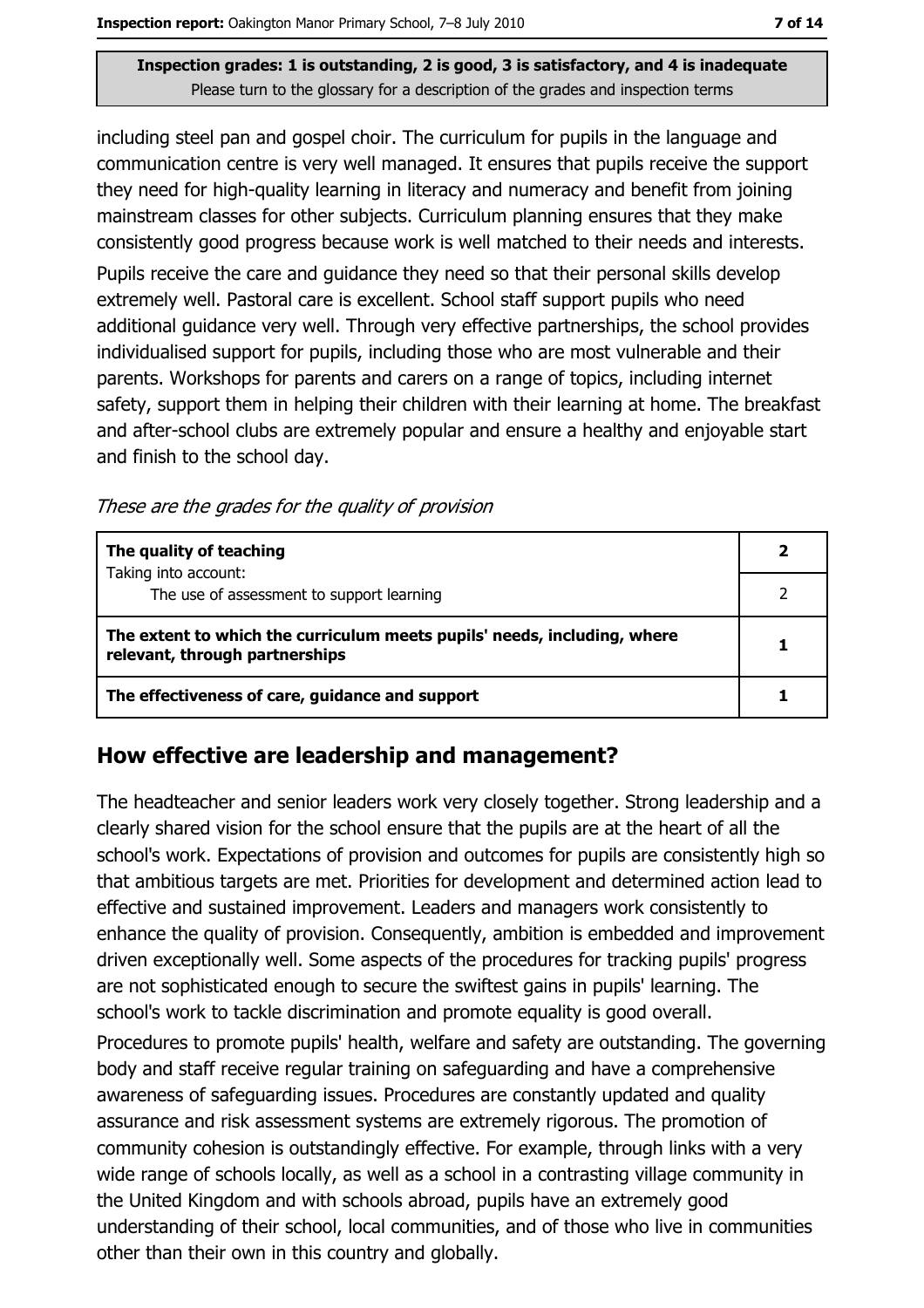These are the grades for leadership and management

| The effectiveness of leadership and management in embedding ambition and<br>driving improvement                                                                     |                         |  |
|---------------------------------------------------------------------------------------------------------------------------------------------------------------------|-------------------------|--|
| Taking into account:<br>The leadership and management of teaching and learning                                                                                      |                         |  |
| The effectiveness of the governing body in challenging and supporting the<br>school so that weaknesses are tackled decisively and statutory responsibilities<br>met | 1                       |  |
| The effectiveness of the school's engagement with parents and carers                                                                                                | 1                       |  |
| The effectiveness of partnerships in promoting learning and well-being                                                                                              | 1                       |  |
| The effectiveness with which the school promotes equality of opportunity and<br>tackles discrimination                                                              | $\overline{\mathbf{2}}$ |  |
| The effectiveness of safeguarding procedures                                                                                                                        | 1                       |  |
| The effectiveness with which the school promotes community cohesion                                                                                                 | 1                       |  |
| The effectiveness with which the school deploys resources to achieve<br>value for money                                                                             |                         |  |

## **Early Years Foundation Stage**

Children join the school with a range of skills and capabilities that are generally well below those expected for their age. Optional home visits, conducted by staff before children start, and opportunities to visit the Early Years Foundation Stage before they join the school help children to settle quickly. In the Acorn Nursery, and the Nursery and Reception classes, relationships are very warm and friendly and provision is outstanding. Staff work very successfully to establish positive relationships and create an environment where children grow in confidence and develop excellent personal and social skills. Very high levels of discussion and questioning ensure that adults continuously extend children's learning.

Children enjoy contributing to the community and help to tidy up. They take turns, share resources, and work and play well together. For example, during the inspection, children in the Acorn Nursery thoroughly enjoyed competing with one another to see who could keep a hula-hoop spinning the longest. Many groups of pupils were observed sharing equipment and toys sensibly. Very good use is made of the outside areas to promote children's physical development as well as their knowledge and understanding of the world. For instance, children in Reception have been learning about snails through studying living specimens. Detailed records of observations are kept which are used as a tool to plan children's learning. Rigorous monitoring in the Acorn Nursery, and Nursery and Reception classes ensures consistently high-quality provision, for example in the use of the outside areas and in the teaching of literacy skills. Provision in the Acorn Nursery complies with the requirements for registration.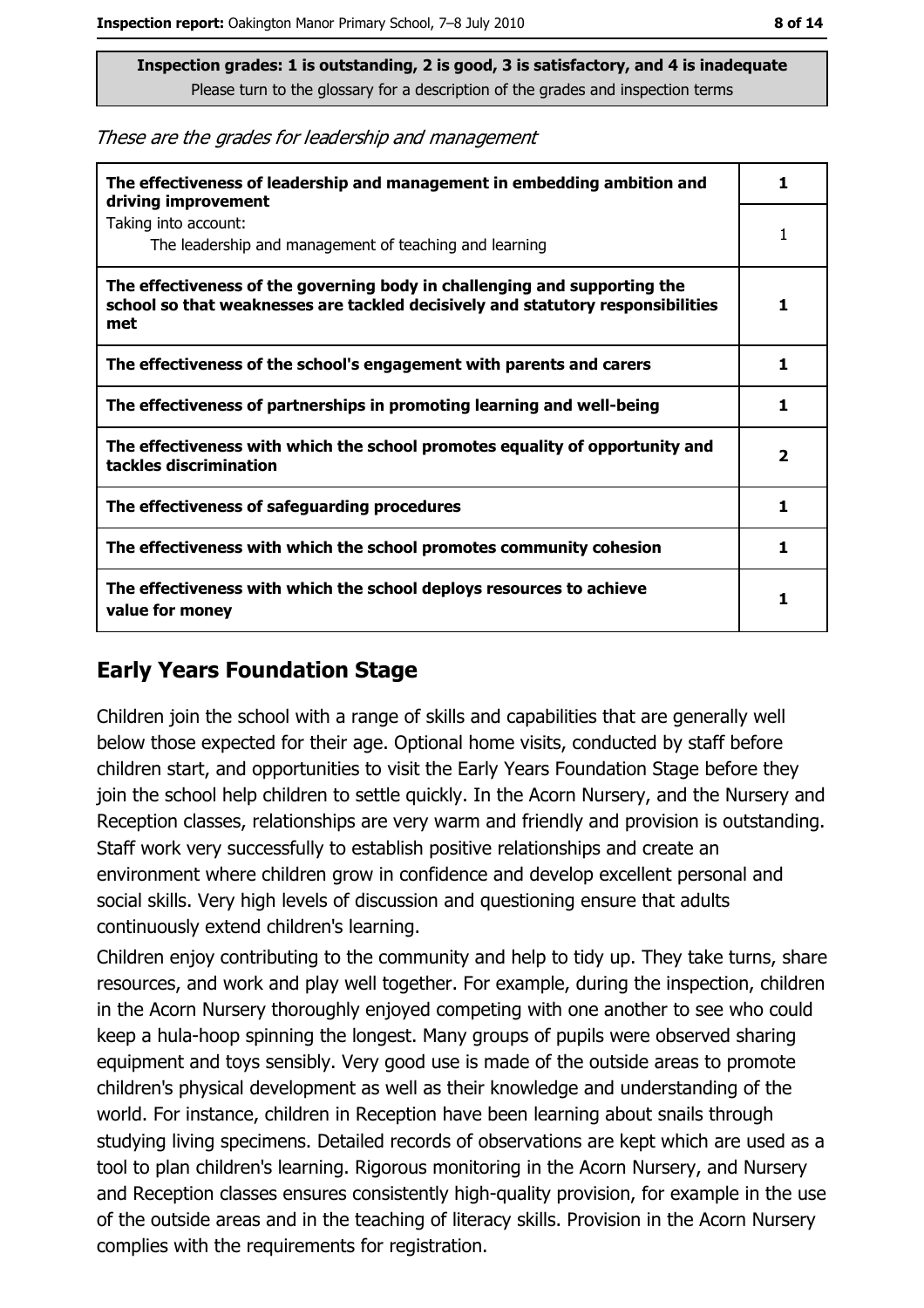These are the grades for the Early Years Foundation Stage

| <b>Overall effectiveness of the Early Years Foundation Stage</b>                             |  |  |
|----------------------------------------------------------------------------------------------|--|--|
| Taking into account:                                                                         |  |  |
| Outcomes for children in the Early Years Foundation Stage                                    |  |  |
| The quality of provision in the Early Years Foundation Stage                                 |  |  |
| The effectiveness of leadership and management of the Early Years<br><b>Foundation Stage</b> |  |  |

#### **Views of parents and carers**

The overwhelming majority of parents and carers who responded to the questionnaire are happy with their children's experience of school and judged the overall management of the school to be effective. The vast majority are confident that the school keeps their children safe. Almost all confirm that they are kept informed of the progress their children are making. In the survey, most parents and carers feel that their children are making enough progress and that teaching at the school is good. Inspectors endorse the parents' and carers' positive views.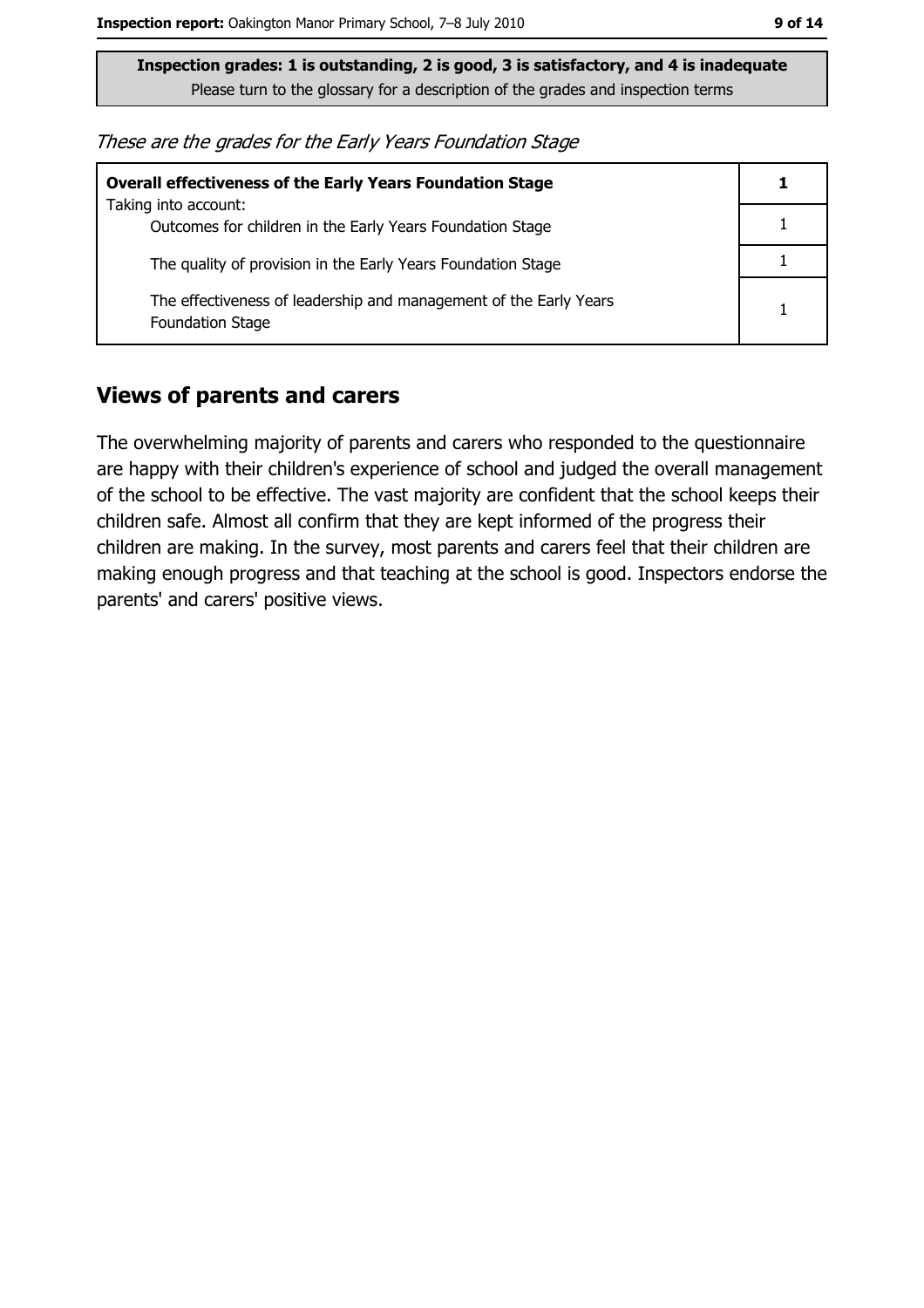#### Responses from parents and carers to Ofsted's questionnaire

Ofsted invited all the registered parents and carers of pupils registered at Oakington Manor Primary to complete a questionnaire about their views of the school. In the questionnaire, parents and carers were asked to record how strongly they agreed with 13 statements about the school.

The inspection team received 122 completed questionnaires by the end of the on-site inspection. In total, there are 730 pupils registered at the school.

| <b>Statements</b>                                                                                                                                                                                                                                       | <b>Strongly</b><br><b>Agree</b> |               |              | <b>Agree</b>  | <b>Disagree</b> |                | <b>Strongly</b><br>disagree |               |
|---------------------------------------------------------------------------------------------------------------------------------------------------------------------------------------------------------------------------------------------------------|---------------------------------|---------------|--------------|---------------|-----------------|----------------|-----------------------------|---------------|
|                                                                                                                                                                                                                                                         | <b>Total</b>                    | $\frac{1}{2}$ | <b>Total</b> | $\frac{0}{0}$ | <b>Total</b>    | $\frac{0}{0}$  | <b>Total</b>                | $\frac{1}{2}$ |
| My child enjoys school                                                                                                                                                                                                                                  | 114                             | 77            | 32           | 22            | $\overline{2}$  | $\mathbf{1}$   | $\Omega$                    | 0             |
| The school keeps my child<br>safe                                                                                                                                                                                                                       | 112                             | 76            | 36           | 24            | $\mathbf 0$     | 0              | $\mathbf{0}$                | 0             |
| The school informs me<br>about my child's progress                                                                                                                                                                                                      | 96                              | 65            | 48           | 32            | $\overline{2}$  | 1              | $\mathbf{0}$                | 0             |
| My child is making enough<br>progress at this school                                                                                                                                                                                                    | 101                             | 68            | 38           | 26            | $\overline{7}$  | 5              | $\mathbf{1}$                | $\mathbf{1}$  |
| The teaching is good at this<br>school                                                                                                                                                                                                                  | 110                             | 74            | 34           | 23            | 3               | $\overline{2}$ | 0                           | 0             |
| The school helps me to<br>support my child's learning                                                                                                                                                                                                   | 98                              | 66            | 41           | 28            | 4               | 3              | 1                           | $\mathbf{1}$  |
| The school helps my child to<br>have a healthy lifestyle                                                                                                                                                                                                | 104                             | 70            | 40           | 27            | $\overline{2}$  | $\mathbf{1}$   | 0                           | 0             |
| The school makes sure that<br>my child is well prepared for<br>the future (for example<br>changing year group,<br>changing school, and for<br>children who are finishing<br>school, entering further or<br>higher education, or<br>entering employment) | 89                              | 60            | 50           | 34            | $\mathbf{1}$    | $\mathbf{1}$   | $\mathbf{1}$                | $\mathbf{1}$  |
| The school meets my child's<br>particular needs                                                                                                                                                                                                         | 88                              | 59            | 52           | 35            | 3               | $\overline{2}$ | 1                           | $\mathbf{1}$  |
| The school deals effectively<br>with unacceptable behaviour                                                                                                                                                                                             | 100                             | 68            | 42           | 28            | 3               | $\overline{2}$ | 0                           | 0             |
| The school takes account of<br>my suggestions and<br>concerns                                                                                                                                                                                           | 76                              | 51            | 60           | 41            | 5               | 3              | 1                           | $\mathbf{1}$  |
| The school is led and<br>managed effectively                                                                                                                                                                                                            | 110                             | 74            | 38           | 26            | $\mathbf 0$     | 0              | 0                           | $\mathbf 0$   |
| Overall, I am happy with my<br>child's experience at this<br>school                                                                                                                                                                                     | 108                             | 73            | 37           | 25            | $\overline{2}$  | $\mathbf{1}$   | 0                           | 0             |

The table above summarises the responses that parents and carers made to each statement. The percentages indicate the proportion of parents and carers giving that response out of the total number of completed questionnaires. Where one or more parents and carers chose not to answer a particular question, the percentages will not add up to 100%.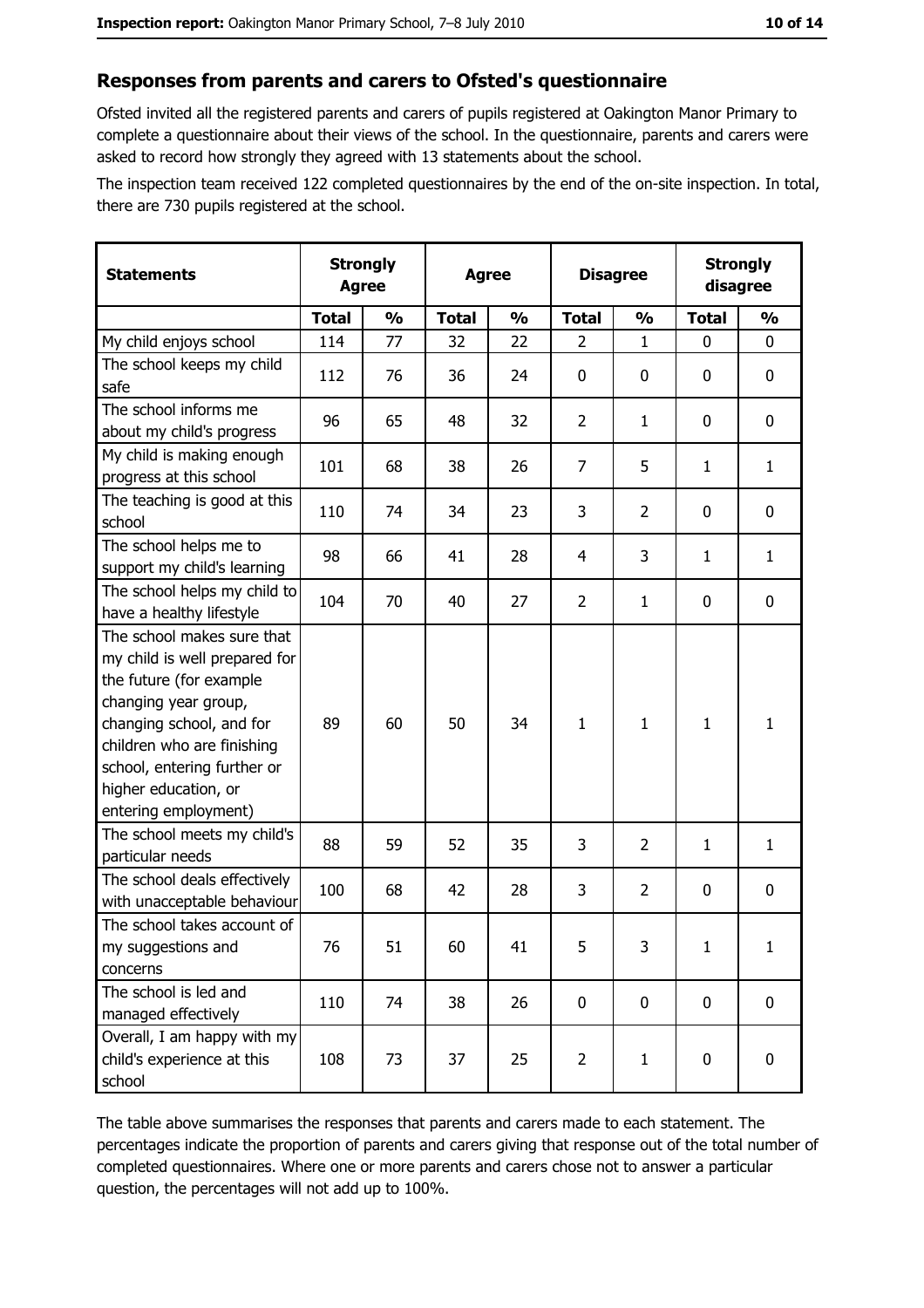# Glossary

| Grade   | <b>Judgement</b> | <b>Description</b>                                                                                                                                                                                                               |
|---------|------------------|----------------------------------------------------------------------------------------------------------------------------------------------------------------------------------------------------------------------------------|
| Grade 1 | Outstanding      | These features are highly effective. An oustanding<br>school provides exceptionally well for its pupils' needs.                                                                                                                  |
| Grade 2 | Good             | These are very positive features of a school. A school<br>that is good is serving its pupils well.                                                                                                                               |
| Grade 3 | Satisfactory     | These features are of reasonable quality. A satisfactory<br>school is providing adequately for its pupils.                                                                                                                       |
| Grade 4 | Inadequate       | These features are not of an acceptable standard. An<br>inadequate school needs to make significant<br>improvement in order to meet the needs of its pupils.<br>Ofsted inspectors will make further visits until it<br>improves. |

# What inspection judgements mean

## **Overall effectiveness of schools**

|                       | Overall effectiveness judgement (percentage of<br>schools) |      |                     |                   |  |  |
|-----------------------|------------------------------------------------------------|------|---------------------|-------------------|--|--|
| <b>Type of school</b> | <b>Outstanding</b>                                         | Good | <b>Satisfactory</b> | <b>Inadequate</b> |  |  |
| Nursery schools       | 51                                                         | 45   | 0                   | 4                 |  |  |
| Primary schools       | 6                                                          | 41   | 42                  | 10                |  |  |
| Secondary schools     | 8                                                          | 34   | 44                  | 14                |  |  |
| Sixth forms           | 10                                                         | 37   | 50                  | 3                 |  |  |
| Special schools       | 32                                                         | 38   | 25                  | 5                 |  |  |
| Pupil referral units  | 12                                                         | 43   | 31                  | 14                |  |  |
| All schools           | 9                                                          | 40   | 40                  | 10                |  |  |

New school inspection arrangements were introduced on 1 September 2009. This means that inspectors now make some additional judgements that were not made previously.

The data in the table above is for the period 1 September to 31 December 2009 and is the most recently published data available (see www.ofsted.gov.uk). Please note that the sample of schools inspected during the autumn term 2009 was not representative of all schools nationally, as weaker schools are inspected more frequently than good or outstanding schools.

Percentages are rounded and do not always add exactly to 100. Secondary school figures include those that have sixth forms, and sixth form figures include only the data specifically for sixth form inspection judgements.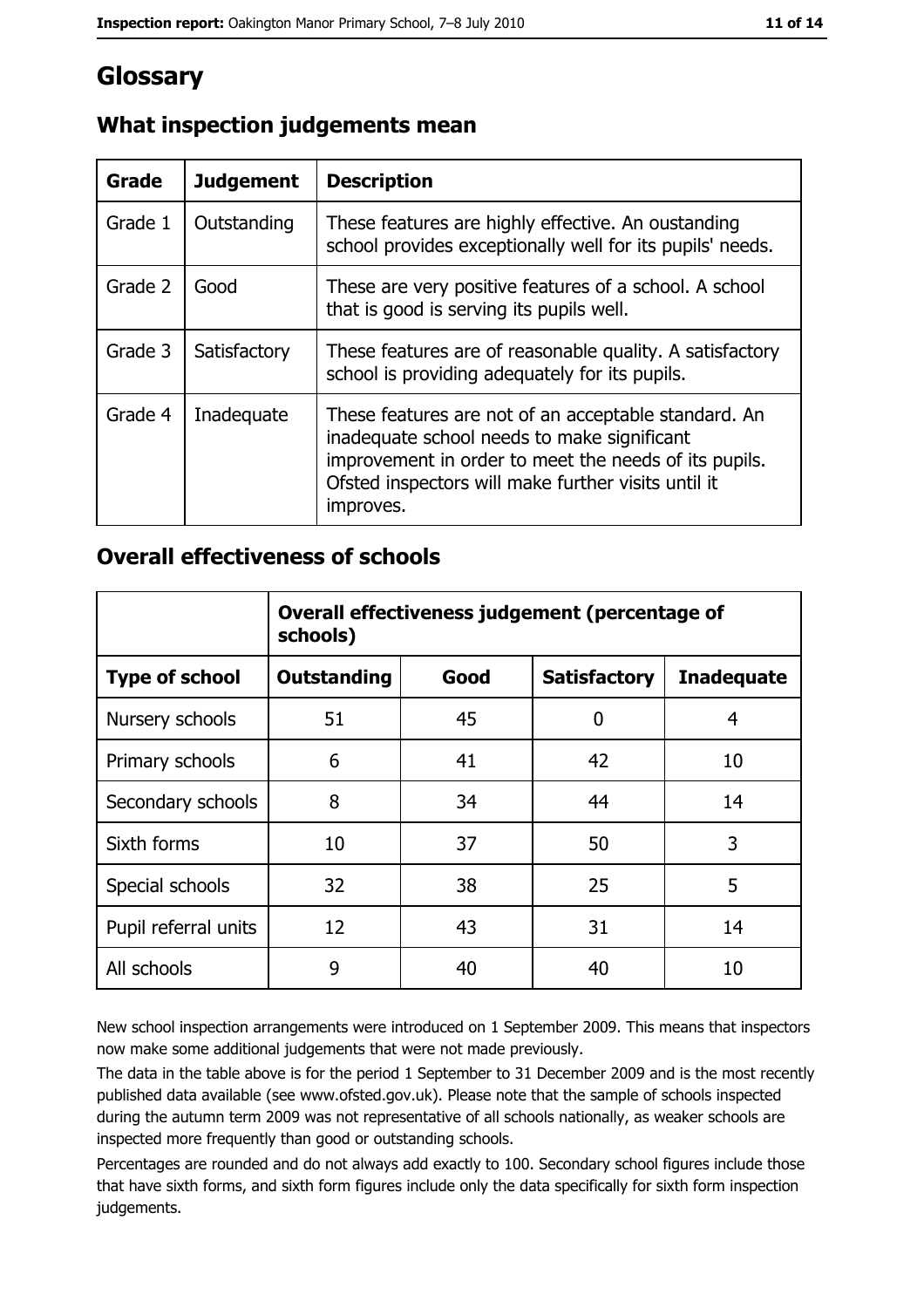# **Common terminology used by inspectors**

| Achievement:                  | the progress and success of a pupil in<br>their learning, development or training.                                                                                                                                                                                                                           |
|-------------------------------|--------------------------------------------------------------------------------------------------------------------------------------------------------------------------------------------------------------------------------------------------------------------------------------------------------------|
| Attainment:                   | the standard of the pupils' work shown by<br>test and examination results and in<br>lessons.                                                                                                                                                                                                                 |
| Capacity to improve:          | the proven ability of the school to<br>continue improving. Inspectors base this<br>judgement on what the school has<br>accomplished so far and on the quality of<br>its systems to maintain improvement.                                                                                                     |
| Leadership and management:    | the contribution of all the staff with<br>responsibilities, not just the headteacher,<br>to identifying priorities, directing and<br>motivating staff and running the school.                                                                                                                                |
| Learning:                     | how well pupils acquire knowledge,<br>develop their understanding, learn and<br>practise skills and are developing their<br>competence as learners.                                                                                                                                                          |
| <b>Overall effectiveness:</b> | inspectors form a judgement on a school's<br>overall effectiveness based on the findings<br>from their inspection of the school. The<br>following judgements, in particular,<br>influence what the overall effectiveness<br>judgement will be.                                                               |
|                               | The school's capacity for sustained<br>improvement.<br>Outcomes for individuals and groups<br>of pupils.<br>The quality of teaching.<br>The extent to which the curriculum<br>meets pupil's needs, including where<br>relevant, through partnerships.<br>The effectiveness of care, guidance<br>and support. |
| Progress:                     | the rate at which pupils are learning in<br>lessons and over longer periods of time. It<br>is often measured by comparing the<br>pupils' attainment at the end of a key<br>stage with their attainment when they<br>started.                                                                                 |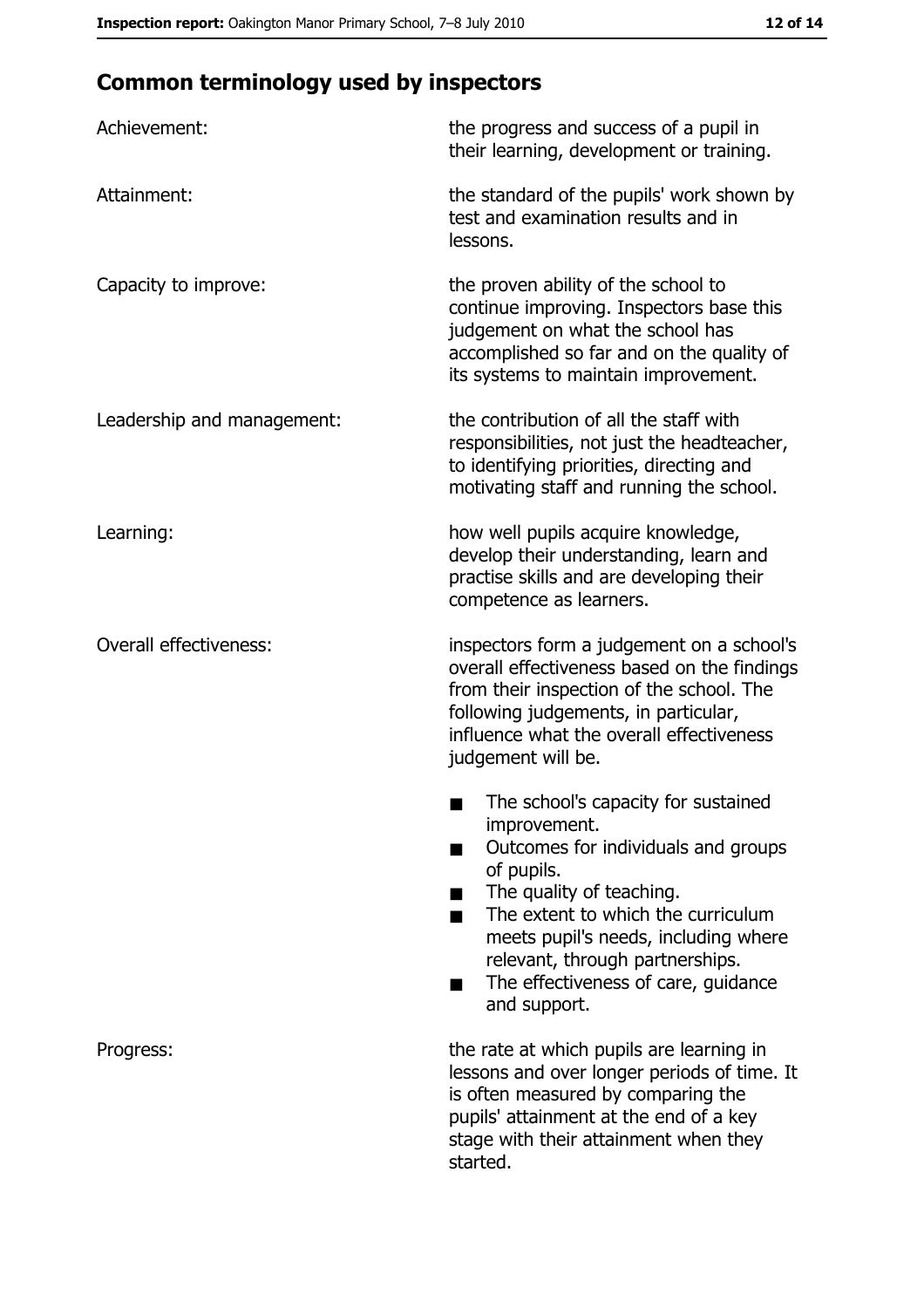This letter is provided for the school, parents and carers to share with their children. It describes Ofsted's main findings from the inspection of their school.



#### 9 July 2010

Dear Pupils

Inspection of Oakington Manor Primary School, London HA9 6NF

Thank you for your very friendly welcome and for helping us when we visited your school recently. We really enjoyed talking to you and listening to all that you had to say. We were pleased to see how very well you all get on together and how extremely well behaved you are in lessons and around the school. This helps to make Oakington Manor Primary such a happy place to be. I am writing to tell you about the judgements that we reached.

Oakington Manor Primary is an outstanding school. The youngest children get off to an excellent start in the Acorn Nursery, and the Nursery and Reception classes. You enjoy all the interesting things that you get to learn about and particularly like all the clubs and other activities that are organised for you. The standards you reach are above average and you make good progress in your learning. Those of you who need additional help are very well supported so that you make good progress. You enthusiastically take on responsibilities within the school and have an extremely good awareness of how to keep yourselves fit and healthy. All the staff work together as a team to look after you all very well. You like school very much and your parents and carers who responded to our questionnaire told us they like the school very much too.

We can see that the adults who run your school are working very hard to help it to improve. To make the school even better, we have asked the school to track the progress that you are making in even greater detail. We have also asked that teachers use the information the school collects about your progress to plan work that is always the right level of difficulty for those of you who find learning easy. We would also like them to make very clear what you need to do to make your work even better. Your attendance is average but we would like it to be better. We have asked the school to work with your parents and carers to ensure each of you comes to school every day so that you don't miss valuable learning.

Finally, we would like to thank you again and wish you well in the future.

Yours sincerely

Madeleine Gerard

Lead inspector